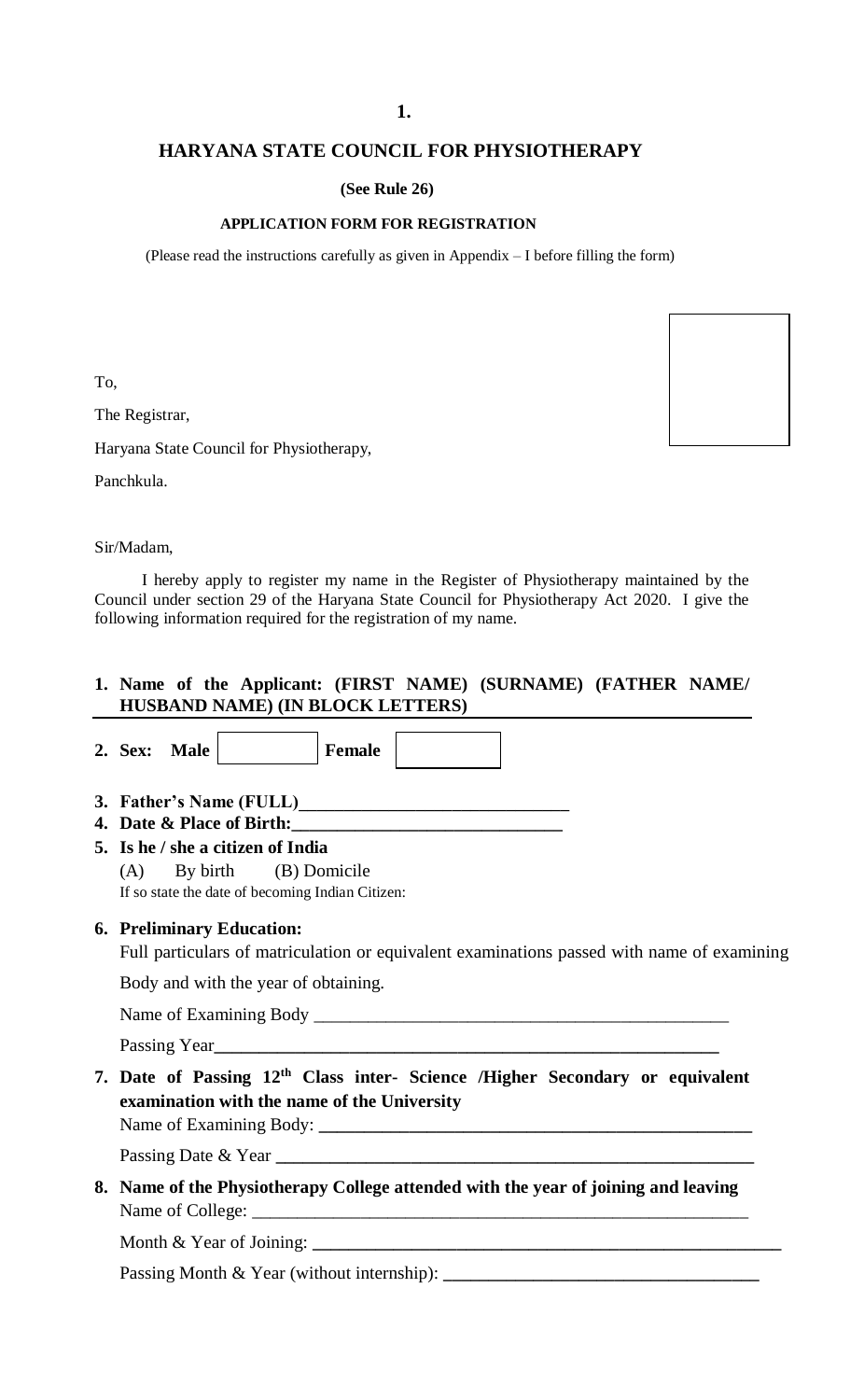| Month and year of obtaining the qualification: __________________________________                                                                                                  |  |  |  |  |  |  |  |  |
|------------------------------------------------------------------------------------------------------------------------------------------------------------------------------------|--|--|--|--|--|--|--|--|
| 10. Whether he/ she has undergone practical training before or after obtaining the<br>degree as an internee in a physiotherapy department affiliated to the college<br>$YES$ NO NO |  |  |  |  |  |  |  |  |
| 11. Detail of payment of fees:                                                                                                                                                     |  |  |  |  |  |  |  |  |
| (a) Paid by Demand Draft ____________                                                                                                                                              |  |  |  |  |  |  |  |  |
|                                                                                                                                                                                    |  |  |  |  |  |  |  |  |
| <b>12. Detail of Demand Draft:</b>                                                                                                                                                 |  |  |  |  |  |  |  |  |
| (a) Name & Address of Bank:                                                                                                                                                        |  |  |  |  |  |  |  |  |
|                                                                                                                                                                                    |  |  |  |  |  |  |  |  |
|                                                                                                                                                                                    |  |  |  |  |  |  |  |  |
| Physiotherapy preferably from SBI or any nationalized bank, must be payable at<br>Panchkula branch only)                                                                           |  |  |  |  |  |  |  |  |
| 13. Present occupation and Address (IN BLOCK LETTERS):                                                                                                                             |  |  |  |  |  |  |  |  |
| 14. Permanent Address (IN BLOCK LETTERS):                                                                                                                                          |  |  |  |  |  |  |  |  |
|                                                                                                                                                                                    |  |  |  |  |  |  |  |  |
| $\sim$ 2.                                                                                                                                                                          |  |  |  |  |  |  |  |  |

# **Place:** Signature of the Applicant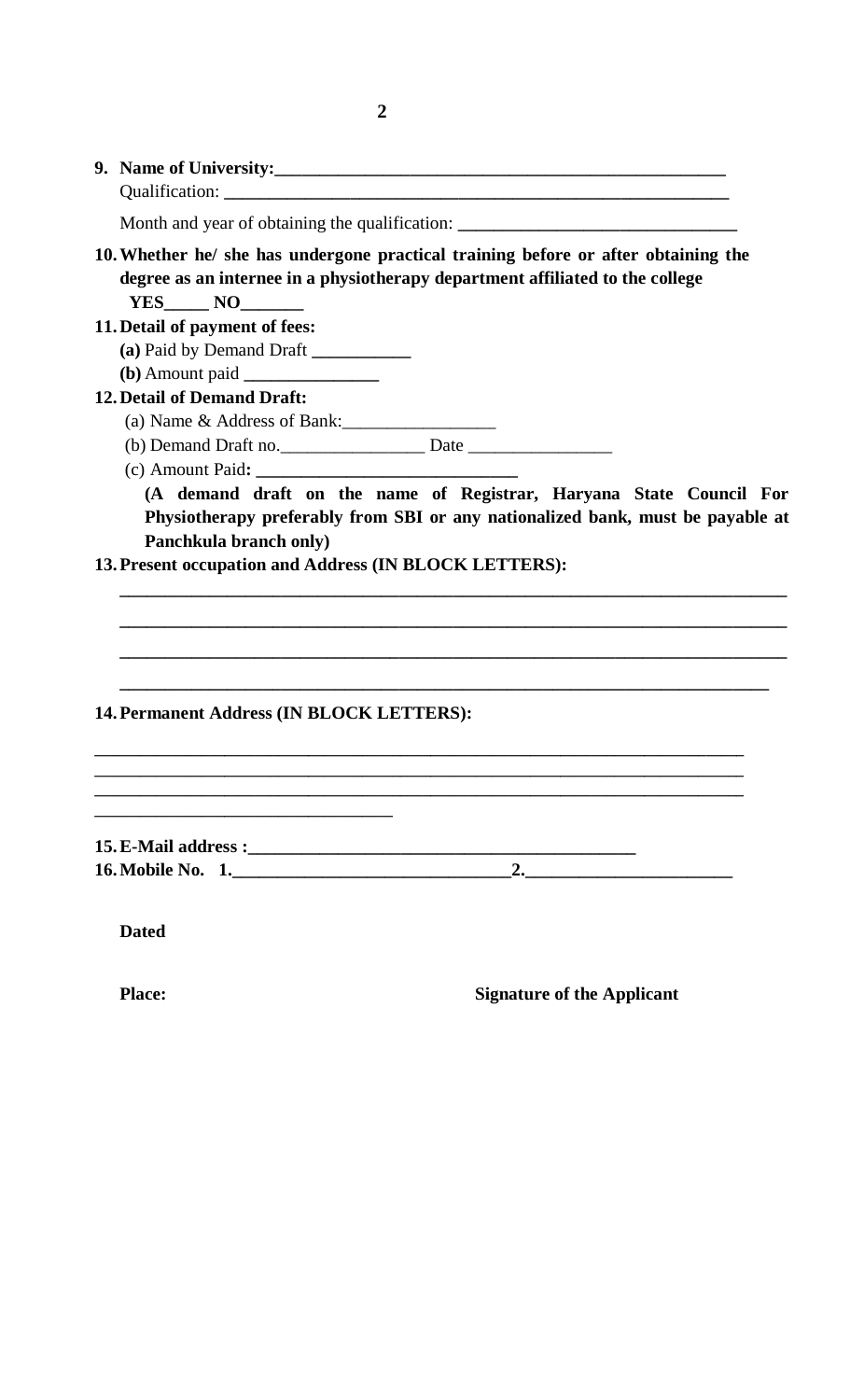# **3**

#### **DECLARATION**

- 1. I solemnly pledge myself to consecrate my life to service of humanity.
- 2. I will maintain the utmost respect for human life from the time of conception.
- 3. I will not permit considerations of religion, nationality, race, party politics or social standing to intervene between my duty and my patient.
- 4. I will practice my profession with conscience and dignity.
- 5. The Health of my patient will be my first consideration.
- 6. I will respect the secrets, which are confined in me.
- 7. I will maintain by all means in power, the honour and noble traditions of medical profession.
- 8. I will treat my colleagues with all respect and dignity.
- 9. I shall abide by the Standards of professional Conduct and Etiquette and Code of Ethics for the Physiotherapists prescribed under section 33 by the Council.

# **I have carefully read the instructions and I certify that the particulars furnished above are true to the best of my knowledge**

| Yours faithfully  |  |
|-------------------|--|
| Signature         |  |
| Name of Applicant |  |
|                   |  |
|                   |  |
|                   |  |
|                   |  |
|                   |  |
|                   |  |

Date  $\overline{\phantom{a}}$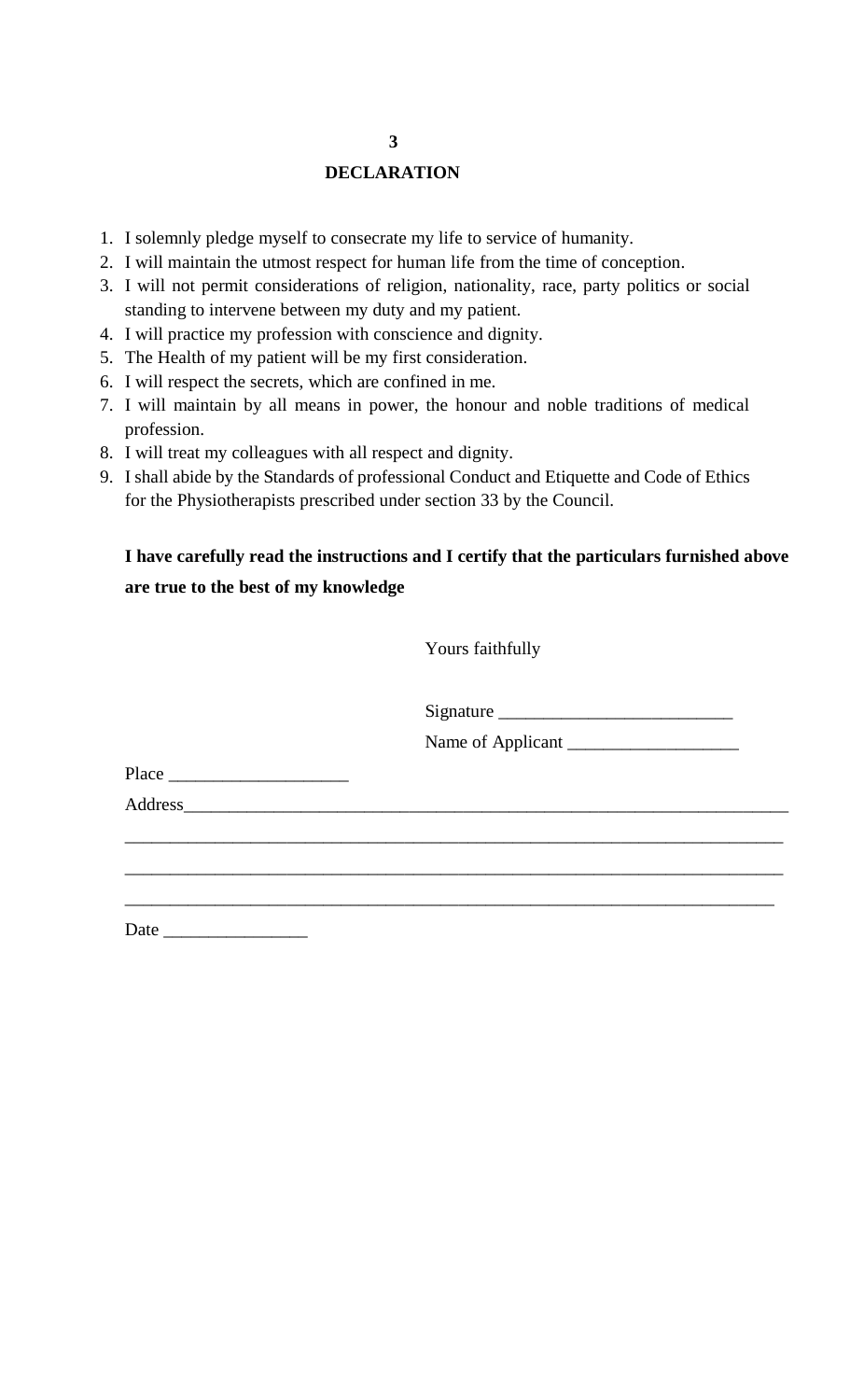## **Checklist for submission of documents**

The candidates are requested to ensure that the documents be enclosed as per the order in the checklist. All papers/ Documents should be numbered according to the checklist. Please arrange the application in the following order & tick mark relevant boxes.

|    | 1. Bank Demand Draft for Rs.                                                                       |            |                |
|----|----------------------------------------------------------------------------------------------------|------------|----------------|
|    |                                                                                                    |            |                |
|    | 3. Branch                                                                                          |            |                |
|    | (a demand draft on the name of Registrar, Haryana State<br><b>YES</b>                              |            | N <sub>O</sub> |
|    | Council for Physiotherapy preferably from SBI or any                                               |            |                |
|    | nationalized bank, must be payable at Haryana branch only.)                                        |            |                |
|    | 4. Application Form printed on ledger paper only in legal size on one side of page                 |            |                |
|    |                                                                                                    | <b>YES</b> | N <sub>O</sub> |
|    |                                                                                                    |            |                |
| 5. | A degree or provisional certificate from the University                                            | <b>YES</b> | N <sub>O</sub> |
|    |                                                                                                    |            |                |
|    |                                                                                                    |            |                |
| 6. | Internship Completion Certificate / Transcript                                                     | <b>YES</b> | N <sub>O</sub> |
|    |                                                                                                    |            |                |
|    | 7. Course Completion / Attempt Certificate issued by the Physiotherapy College                     |            |                |
|    |                                                                                                    | Yes        | N <sub>O</sub> |
|    |                                                                                                    |            |                |
|    |                                                                                                    |            |                |
|    | 8. 10 <sup>th</sup> pass Certificate for verifying the date of birth or school leaving certificate |            |                |
|    |                                                                                                    | Yes        | N <sub>O</sub> |
|    |                                                                                                    |            |                |
|    | 9. Pass Certificate of $12th$ class or equivalent examination /School leaving certificate          |            |                |
|    |                                                                                                    | Yes        | N <sub>O</sub> |
|    |                                                                                                    |            |                |
|    | 10. An affidavit for delay in applying for registration, if delay in applying for                  |            |                |
|    | registration is more than 30 days after completion of internship.                                  | Yes        | N <sub>O</sub> |
|    |                                                                                                    |            |                |
|    | 11. Photo Identity Proof                                                                           | Yes        | N <sub>O</sub> |
|    |                                                                                                    |            |                |
|    | 12. Address Proof                                                                                  | Yes        | N <sub>O</sub> |
|    | 13. Two Photographs with full name written on back side of Photos                                  |            |                |
|    |                                                                                                    | Yes        | N <sub>O</sub> |
|    |                                                                                                    |            |                |
|    | 14. Proof for name change if applicable                                                            | Yes        | N <sub>O</sub> |
|    |                                                                                                    |            |                |
|    |                                                                                                    |            |                |

**Date: \_\_\_\_\_\_\_\_\_\_\_\_\_\_\_ Signature \_\_\_\_\_\_\_\_**

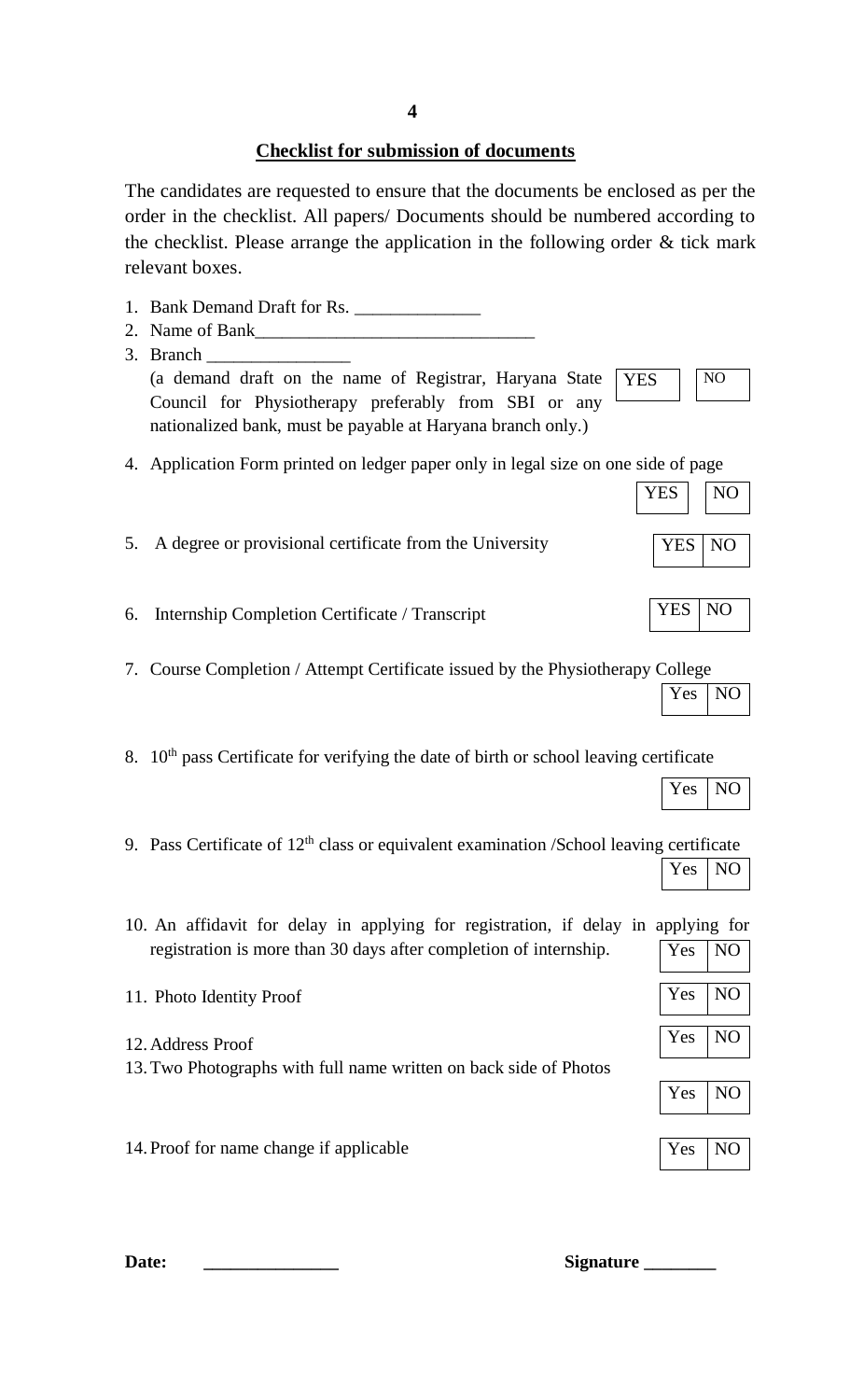#### **APPENDIX-I**

#### **INSTRUCTION**

- 1. The application form should be properly and neatly filled in capital letters and should be duly signed by the candidate, the photo and photo copies of the documents wherever required should be self- attested. The application should be submitted along with following documents:
- 2.  $10<sup>th</sup>$  pass Certificate for verifying the date of birth or school leaving certificate
- 3. 12<sup>th</sup> pass Higher Secondary Certificate for verifying the date of birth or school leaving certificate.
- 4. Aadhar Card
- 5. Certificate of having passed the BPT examination issued by the Dean/ Principal of the college or the University with attested copies thereof may be submitted along with this application.
- 6. Degree or provisional certificate from the University or Dean/ Principal of the college that the applicant is eligible for the award of the degree along with attested copies thereof may be submitted along with registration certificate.
- 7. Duly attested copy of the certificate of practical training. (Compulsory Rotatory internship) issued by the Dena/Principal of the college.
- 8. Two recent passport size photographs (No selfie) with white background front view with self-attested (write name on front and on reverse).
- 9. Fee & Mode of Payment: A fees of **Rs. 4,000/-** for registration by a bank draft in favour of the Registrar, Haryana State Council for Physiotherapy, payable at Panchkula, Haryana. On reverse of the draft following details to be filled by the applicant and duly signed.
	- a) Name b) Fathers name c) purpose for which the draft submitted
	- d) telephone/mobile no.
- 10.Other documents as mentioned in check list.
- 11.Following additional documents and fee are required to be submitted in case delay for registration is more than one year.
	- a) An affidavit it as per format duly attested by Notary Public.
	- b) A certificate of benefited and good conduct from the employer, if employed or a certificate from a person of reputed / gazette officer, if not in employment.
- 12.Application must be complete in all respects. No alteration will be allowed to be made in the application form after it has been submitted to the council.
- 13.It is for the information of the candidates that the certificate would be send by the registered post/speed post.
- 14.Working office hours will be from 10:00 am to 5:00 pm from Monday to Friday.
- 15.Applicant is advised to retain copy of his/ her application and draft for future reference.
- 16.Application is to be send to following address :-

#### **HARYANA STATE COUNCIL FOR PHYSIOTHERAPY, Plot No. 9, DLF Square, 4th floor, Sector-22, Panchkula. E-mail -: [registrar-hscp.dmer@hry.gov.in](mailto:registrar-hscp.dmer@hry.gov.in)**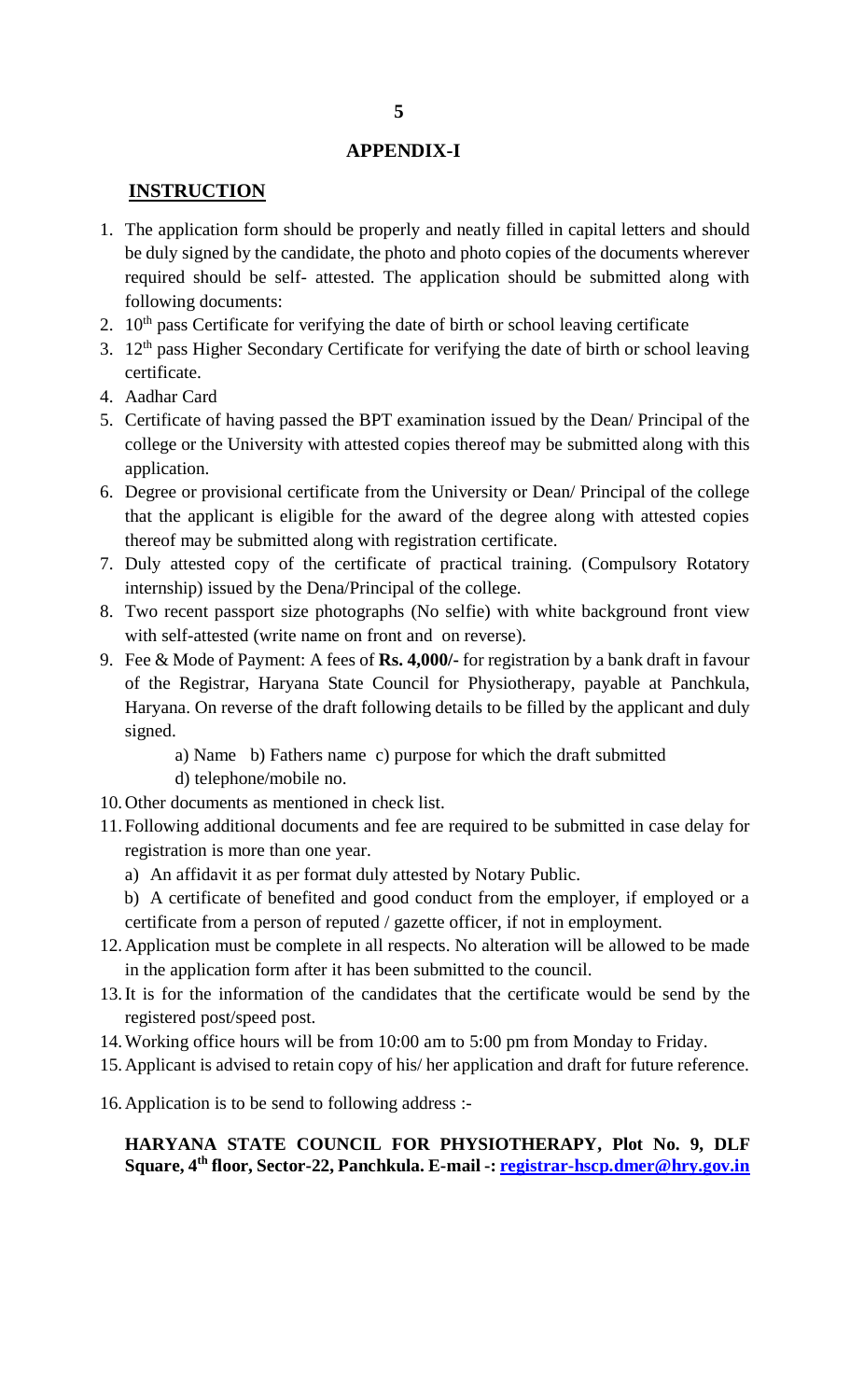## **FORMAT FOR AFFIDAVIT ON NON-JUDICIAL STAMP PAPER OF MINIMUM Rs. 10 BY NOTARY**

(Full Name) \_\_\_\_\_\_\_\_\_\_\_\_\_\_\_\_\_\_\_\_\_\_\_\_\_\_\_\_\_\_\_\_\_\_\_\_\_\_\_\_\_\_\_\_\_\_\_\_\_\_\_\_\_\_\_\_\_

Do herby solemnly affirm and declare as under: -

- 1. That I was a student of BPT or correct nomenclature of qualifications if other than BPT at \_\_\_\_\_\_\_\_\_\_\_\_\_\_\_\_\_\_\_\_\_\_\_\_\_\_\_\_\_ Physiotherapy college from year  $\sim$  to year
- 2. That I have completed my compulsory internship training from date/ month  $\frac{1}{\sqrt{1-\frac{1}{2}}}\text{to date/ month}$
- 3. That I have completed my compulsory internship training for 6 month or more

\_\_\_\_\_\_\_\_\_\_\_\_\_\_\_\_\_\_\_\_\_\_\_\_\_\_\_\_\_\_\_\_\_\_\_\_\_\_\_\_\_\_\_\_\_\_\_\_\_\_\_\_\_\_\_\_\_\_\_\_\_\_\_\_\_\_\_\_\_\_

\_\_\_\_\_\_\_\_\_\_\_\_\_\_\_\_\_\_\_\_\_\_\_\_\_\_\_\_\_\_\_\_\_\_\_\_\_\_\_\_\_\_\_\_\_\_\_\_\_\_\_\_\_\_\_\_\_\_\_\_\_\_\_\_\_\_\_\_\_\_

(Details of Hospital with complete address)

\_\_\_\_\_\_\_\_\_\_\_\_\_\_\_\_\_\_\_\_\_\_\_\_\_\_\_\_

- 4. That I could not get myself registered with due to not existence of physiotherapy Council in Haryana State. (if any other reason please specify)
- 5. That I have not done any unethical practice after completion of my internship training. However, if any complaint is made against me for unethical practice during this period, I shall be held responsible for the same.
- 6. That all the facts stated above are true and correct to the best of my knowledge.

#### **DEPONENT**

#### **VERIFICATION**

Verified at \_\_\_\_\_\_\_\_\_\_\_\_\_\_\_\_\_\_\_\_\_\_\_\_\_\_\_\_\_\_this \_\_\_\_\_\_\_\_\_\_\_\_\_\_\_\_\_\_\_\_\_\_\_\_\_\_\_day of that the contents of this affidavit are true and correct to the best of my knowledge and belief.